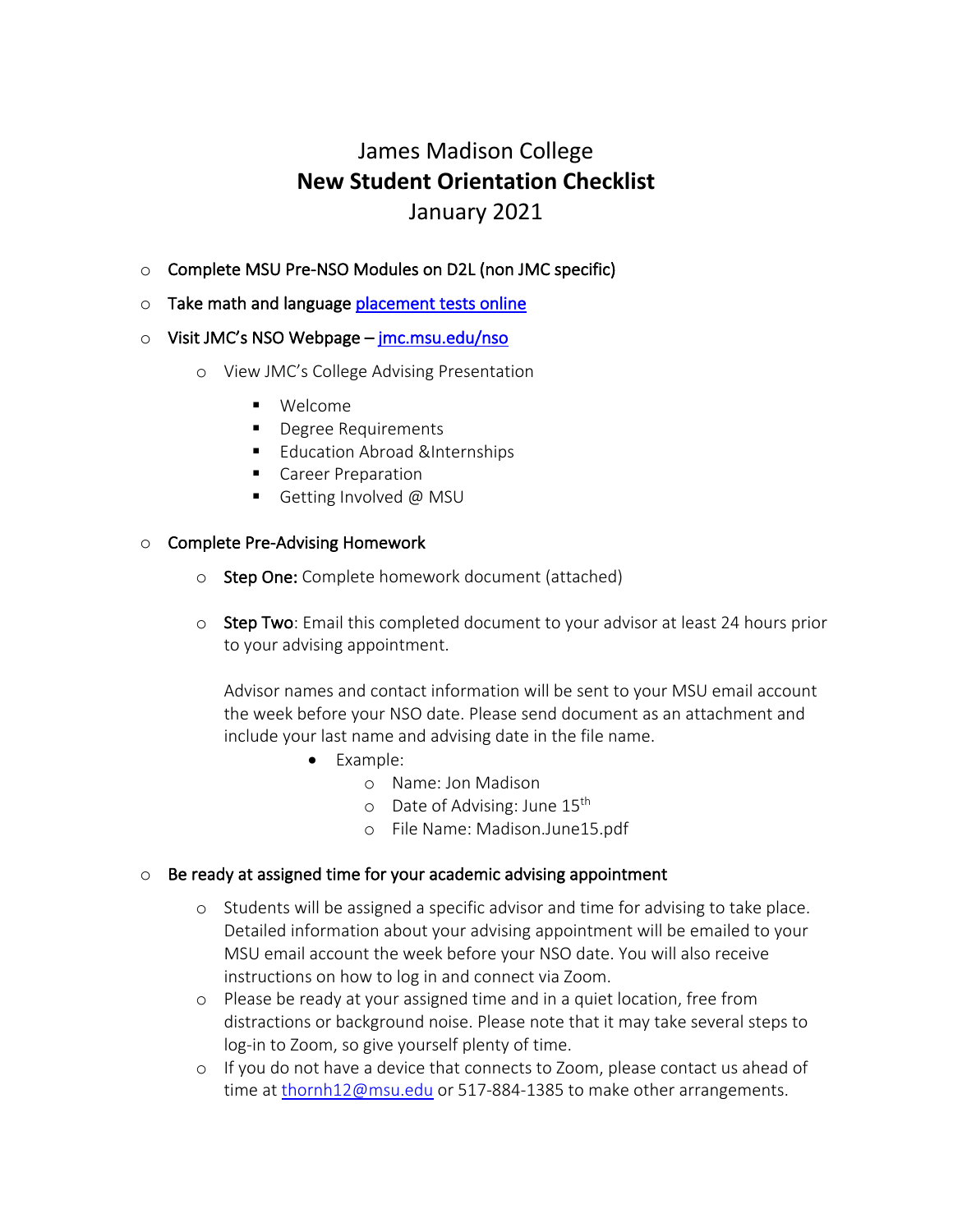## o After advising appointment, enroll for fall and spring semesters

- o Students will enroll using schedule.msu.edu
- o Students will be assigned a secondary appointment time to review enrollment and address any challenges.
- o During enrollment, it will be easiest for students to use a device that is larger than a cell phone (desktop or laptop are preferred). If you do not have access to such device, simply let your advisor know during your advising appointment.
- o Continue to check MSU email account daily for updates or other important information.

# Questions or concerns?

Contact: Lindsay Snyder Email: thornh12@msu.edu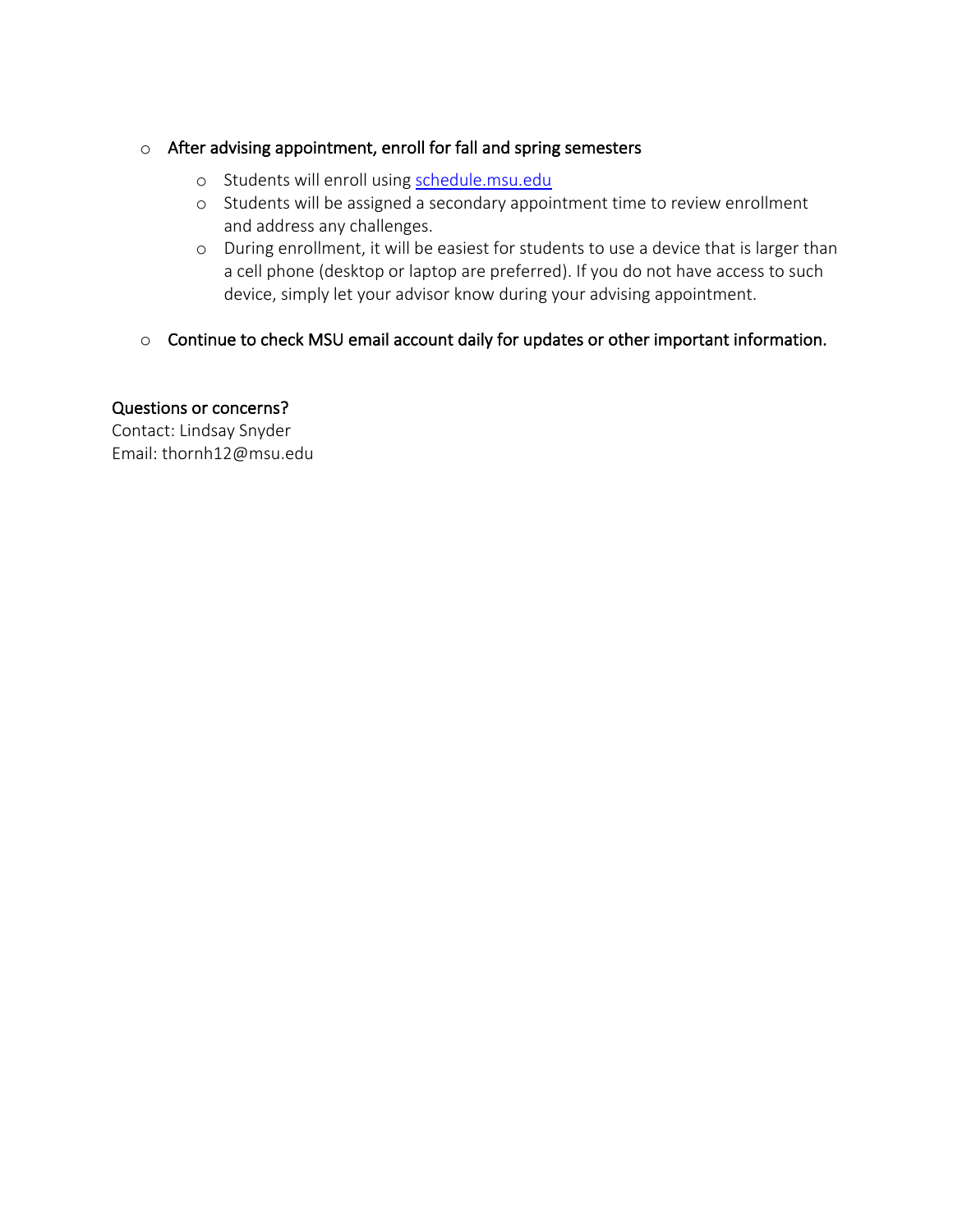# James Madison College Pre-NSO Advising Homework January 2021

First Name:

Last Name:

What name would you like advisors to call you?

Gender Pronouns (optional):

Phone # where you can be reached on NSO dates:

### College Credit

Did you take any AP exams (not classes)? If so, please list the exams and scores (if known):

Did you take an HL IB exams? If so, please list the exams and scores (if known):

Did you take any dual enrollment classes? If so, please list the course code, course number and institution:

Have you taken any college classes after high school graduation but prior to starting at MSU? If so, please list the course code, course number and name of institution: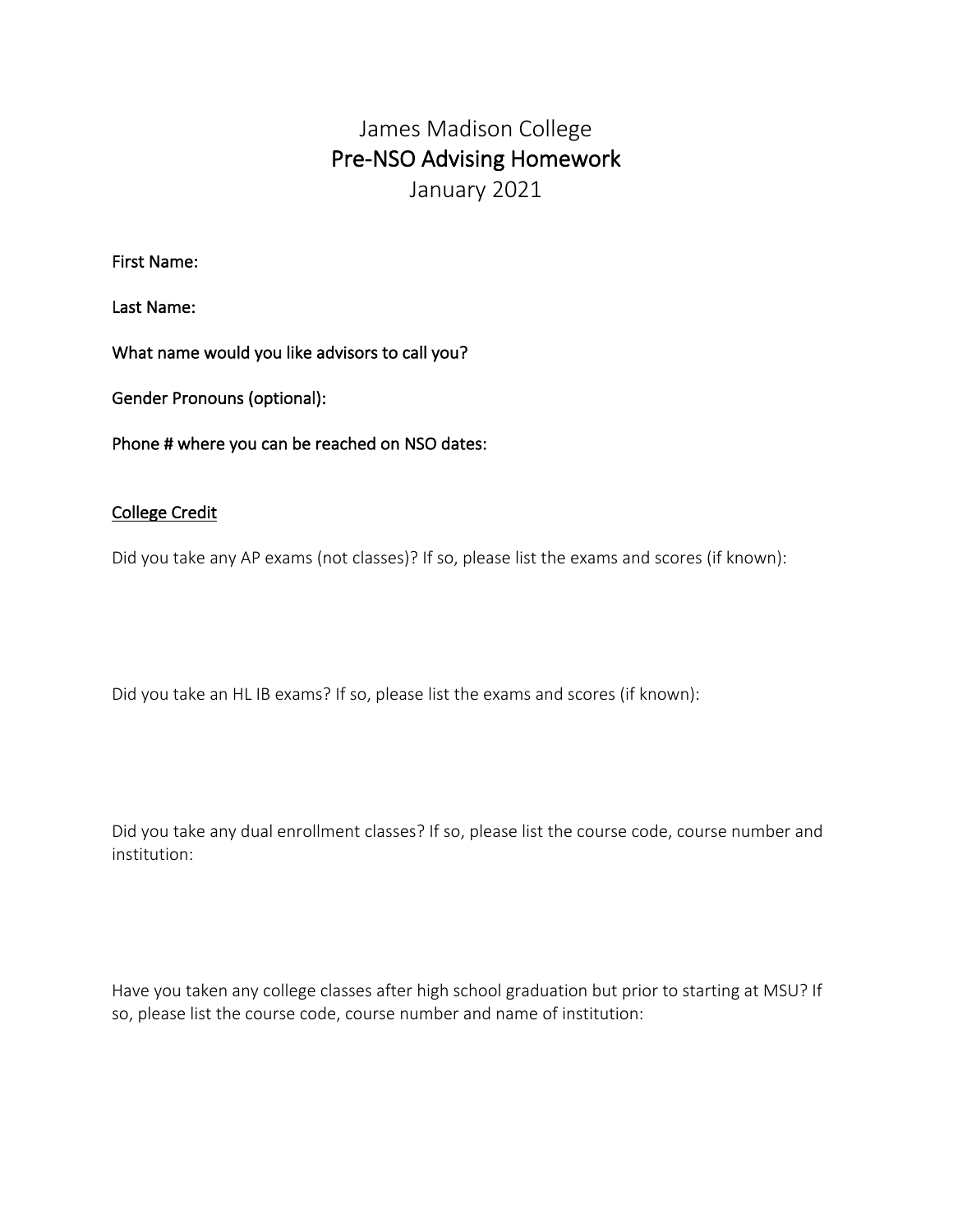Did you/are you taking any CLEP tests? Please list.

Did you attend an early middle college, and if so, did you complete your associate degree?

### Placement Exams

What was your MSU math placement score? *(note: all JMC students have been asked to take the placement exam prior to advising)* 

What was your language placement score and/or have you discussed placement with a language advisor? *(note: you need this if you intend to take a language that you have studied previously)*

### Other Academics

Are you in the MSU Honors College?

Are you participating in another MSU program such as TRIO, Detroit MADE, Academic Scholars, Social Science Scholars, etc? If so, does this program require you to enroll in a first-year seminar?

Do you have an interest in an additional major or minor outside of JMC? If so, please list major/minors here:

If you were to take elective/exploratory credit, what subjects might interest you?